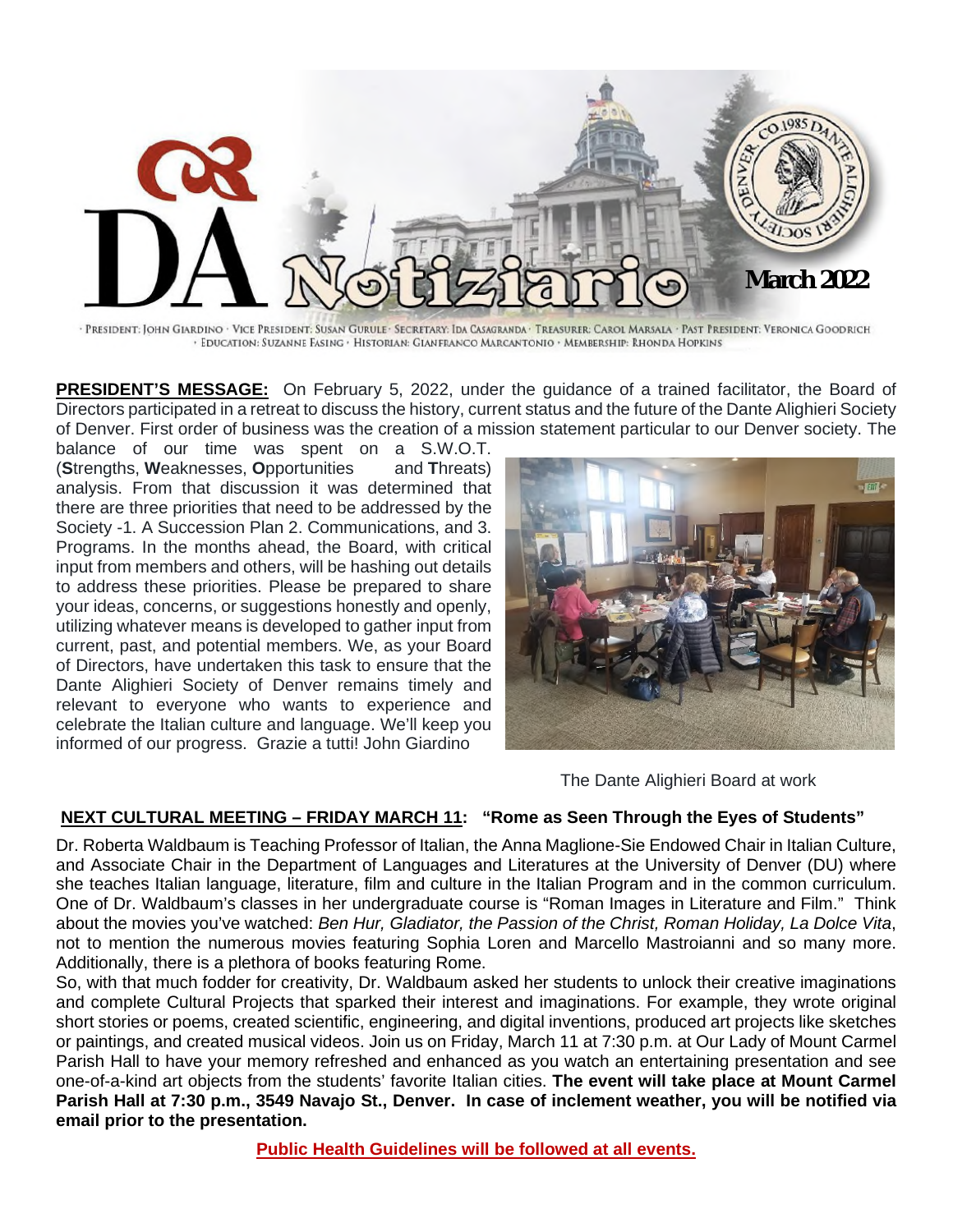**A SPECIAL THANK-YOU:** As part of our March cultural program, we will welcome back our two 2021 scholarship winners, Claire Steffek and Isabella Rizzo, who will talk about their experiences in Italy last fall. Both young women are students at the University of Denver. Claire spent the semester in Torino and Bella studied in Perugia. Below is a preview of what they will share with us.

*I had a wonderful three months in Torino, full of culture, wine, and great food! I lived in a large, old apartment with three other American girls in the same program as me. I had a great time meeting other students my age and learning how to cook traditional foods in our cooking class together. I also spent a lot of time traveling around Northern Italy, including trips to Milan, Siena, and my personal favorite, Le Cinque Terre. Le Cinque Terre has a special place in my heart because I spent a whole year as an exchange student in a small town just outside of it called Sarzana. I had the opportunity to make four separate trips back to my "home" town and got to catch up with my old host families and close friends. I even got to take two trips to Spain, one to Majorca and another to Barcelona, to meet up with my two roommates from the University of Denver who were also studying abroad! I had an amazing couple of months there that I will cherish forever. --Claire Steffek*

*My time abroad is hard to put into words. So many different parts of my life changed for the better. If I had to put it simply, when I was in Perugia I knew I was right where I needed to be, both for my education and self-development. Living abroad was more than a vacation; transiting to studying, living and learning in a culture different from my own challenged my self-reliance and independence. I am so privileged to have had the opportunity to study and live in a country that means so much to my identity. It is because of the generosity of the Dante Alighieri society that I was able to have such a significant life experience. It is hard to choose, but the Food and Sustainability Studies Program with the Umbra Institute had a great impact on me and my educational career. I experienced parts of the cultural cuisine I could have never imagined. Thank you to the society for welcoming me and sharing a collective passion for the Italian language and culture. --Isabella Rizzo*

**MEMBERSHIP COMMITTEE** It's that time of year again. Membership renewal cards will be going out at the end of the month. I hope you will join us for another year of interesting lectures and activities as permitted. Please review the information on the card and make any corrections before mailing it back to me with your payment.

**Attention students:** If you plan to continue taking language classes in 2022, it will be necessary for you to renew your membership regardless of when you joined the DAS. Please pay for your class and membership at the same time. If I receive payment prior to mailing the renewal cards, I will not send a card to you. Instead, I will check your current information from your registration and fill the card out for you. *Grazie, Rhonda* 

**NOTICE Memberships not renewed by March 31 will be deleted from roster in April.** 

**SPRING AWARDS LUNCHEON**: On **Sunday, May 1**, **2022,** our Society will hold its annual spring awards luncheon at the Mount Vernon Canyon Club. We will recognize the 2022 recipients of the *Donne di Merito* Awards and award scholarships to this year's winners. The event will begin at noon with a cash bar followed by a plated lunch. **Details will be included on the reservation form to be sent out soon and in the April**  *Notiziario* **so please plan to join us that day.** 



**CARNEVALE COOKING CLASS** On February 19<sup>th</sup>, the Dante Alighieri Society held a Carnevale themed cooking class in the Parish Hall of Mt. Carmel Church. Chef Adam Giardino once again dazzled us with his original menu and culinary skills. We started with potato medallions in a wonderful cream sauce that were surrounded by cured meats and after two more delectable courses we ended with a wonderful ricotta cake. A good time was had by all as we worked together to create this fabulous lunch.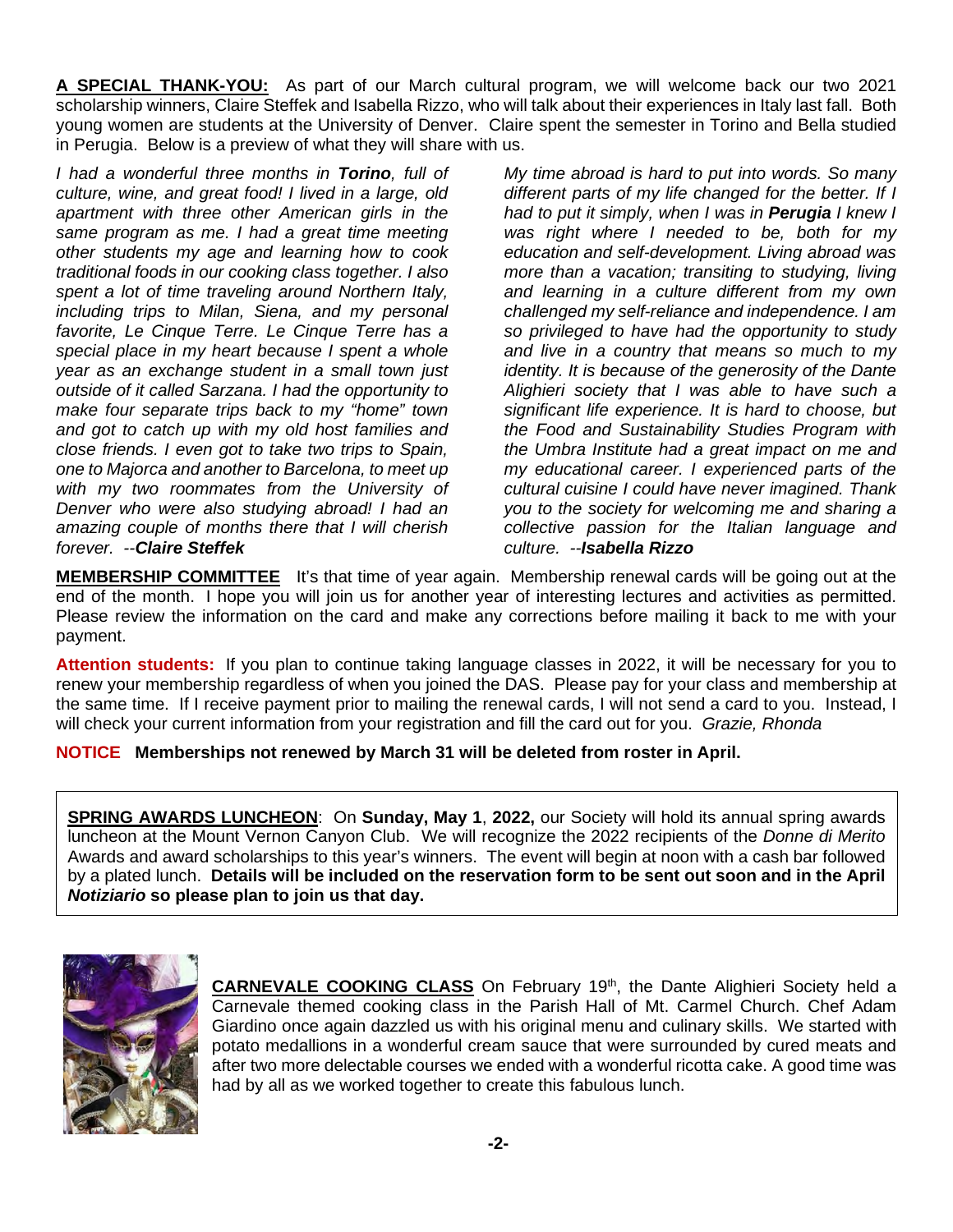# **ITALIAN LANGUAGE CLASSES SPRING SESSION BEGINS MARCH 28, 2022**

The Spring 2022 session of Italian language classes offered by the Dante Alighieri Society of Denver will be in-person language classes at 3549 Navajo Street, Denver 80211 in the parish office of Our Lady of Mt. Carmel Church. Each class meets for 90 minutes, once a week, for 10 weeks, beginning the week of March 28, 2022. The class schedule is listed below, and it is also posted on the Society website. Classes are taught by talented bi-lingual instructors who have significant experience teaching Italian. Cost is \$115 for members and \$145 for non-members. New members are welcome to join the Dante Alighieri Society when they register for classes. For more information, please contact the Education Chair Suzanne Fasing at suzannefasing@yahoo.com. To register and pay for classes, visit the web site: http://dantealighieriofdenver.com/classes/language-classes/

COVID policies for classes:

The health of our students and teachers is very important to the Dante Alighieri Society and for this reason, all students registering for in-person Italian language classes must be fully vaccinated against COVID-19. Masks will be required in the classroom whenever required or recommended by the City of Denver, or the State of Colorado, or the U.S. Centers for Disease Control and Prevention.

# **The registration and payment deadline for the spring session is March 21, 2022.**

**Beginner 1.** Wednesdays, 6:00 to 7:30 pm, beginning March 30, 2022 through June 1, 2022 (Brunetti). In this class students with little or no knowledge of Italian will learn to communicate in simple everyday situations. Students will study the basic building blocks of the Italian language, including the alphabet, rules of pronunciation, basic syntax, and grammatical structures. Topics include subject pronouns, definite and indefinite articles, regular verbs in the present tense, and nounadjective agreement. **Required Text: The New Italian Project 1a**

**Beginner 2.** This class meets from 6:00 pm to 7:30 pm on Thursday April 7, Tuesday April 12, Thursday April 14, then on Tuesdays, April 19, 26, May 3, 10, 17, 24, and 31 (Jensen). In this class students will build upon their existing knowledge while incorporating new vocabulary and grammatical structures through conversation, role plays, listening, reading and writing activities. Topics include irregular and modal verbs in the present tense, articulated prepositions, and possessive adjectives. **Required Text: The New Italian Project 1a**

**Beginner 2.** This class meets from 7:30 pm to 9:00 pm on Thursday April 7, Tuesday April 12, Thursday April 14, then on Tuesdays, April 19, 26, May 3, 10, 17, 24, and 31 (Jensen). In this class students will build upon their existing knowledge while incorporating new vocabulary and grammatical structures through conversation, role plays, listening, reading and writing activities. Topics include irregular and modal verbs in the present tense, articulated prepositions, and possessive adjectives. **Required Text: The New Italian Project 1a**

**Beginner 3.** Wednesdays, 7:30 pm to 9:00 pm, beginning March 30, 2022 through June 1, 2022 (Brunetti). In this class, students will build upon their prior studies through listening, reading and writing activities. Topics include past and future verb tenses, and the required text will be covered in its entirety. Emphasis will be placed on everyday conversational situations using grammar and vocabulary from the textbook. **Required Text: The New Italian Project 1a**

**Beginner 4.** Mondays, 6:00 pm to 7:30 pm, beginning March 28, 2022, through June 6, 2022 (no class on Memorial Day, May 30) (Brunetti). In this class students will build upon their prior studies through role plays, listening, reading and writing activities. Topics include future verb tenses and learning about holidays and train travel in Italy. **Required Text: The New Italian Project 1a**

# **Intermediate 1 and 2 will be offered in a future session.**

**Intermediate 3.** Thursdays, 7:30 to 9:00 pm, beginning March 31, 2022 through June 2, 2022 (Brunetti). In this class students will continue to expand their studies of increasingly complex grammatical structures and vocabulary through listening activities, role plays, readings, education videos and written assignments. Topics include direct object pronouns, reflexive verbs and the impersonal form. **Required Text: The Italian Project 1b** 

**Intermediate to Advanced Conversation.**  Thursdays, 6:00 pm to 7:30 pm, beginning March 31, 2022 through June 2, 2022 (Brunetti). Students will be able to converse, understand, and write on a variety of topics. Grammar will be reviewed as needed. **Required Texts: The Italian Project 2a and The Italian Project 2b**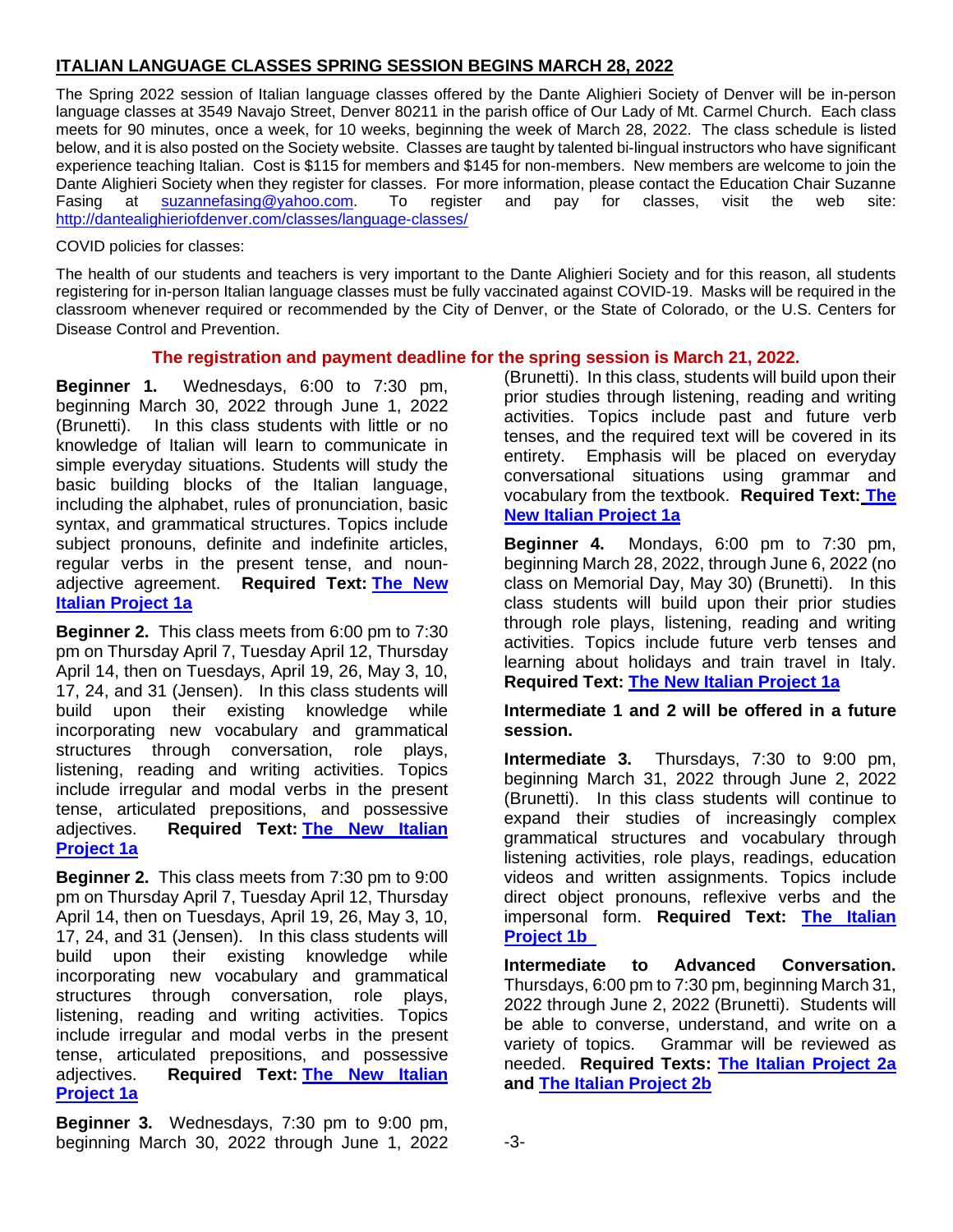**BENVENUTI** The Dante Alighieri Society of Denver gives a warm welcome to the following new members: Laurie Saccomanno and Philip Fiore.

### **AUGURI DI BUON COMPLEANNO** We wish our members a Buon Compleanno during their birthday month.



**Kristi Amann March 9 Gianfranco Marcantonio March 9 Mary Beth Bonacci March 14 Tom Treloar March 16 Carleigh Maloney March 18**  Lee Matranga **March 18** Ali Clerkin **March 22 Wendy Anderson March 25 Luz Rossi-Jones March 26 Erin Lyman March 29** 



We want to include more members in this column, so please send a quick email, with your birthday month and day, to Dante Society board member, Suzanne Fasing, at suzannefasing@yahoo.com Grazie!

 mi spuntano intorno nel tiepido sole, bloom all around in the mild sun, io faccio col vento dei tiri mancini I do sinister tricks with the wind e arruffo I capelli a grandi e piccini. and rufflle hair of the young and old.

#### Mese del cuore Month of the heart

Son matto, son folle e Marzo mi chiamo I am crazy, I am mad and March is my name ma ho sempre qualcosa per quelli che amo: but I always have something for those I love: giacinti, narcisi, primule e viole hyacinths, narcissus, primroses and violets

*INDOVINELLO (* **Riddle** ) *Qual e' la citta'che alza il bicchiere e dispensa auguri?* (Which Italian city lifts the glass and makes a toast?)

*La risposta a pagina sei* - (answer on page six)

**ARE YOU READY TO PLAY SCOPA?** For those members who know how to play scopa, the Society has arranged the first gathering for Friday, March 11 at 5:00 p.m. before the cultural meeting, at Mount Carmel Parish Hall (3549 Navajo St., Denver). This is a trial and we will then decide if there is a more opportune date and time. It is **IMPORTANT** that you sign up by contacting Gianfranco at glm3942@yahoo.com or 303-494-3080 at least 2 days prior to the event.

There will also be future opportunities for those of you who don't yet know how to play the game but want to learn. We will keep you posted.

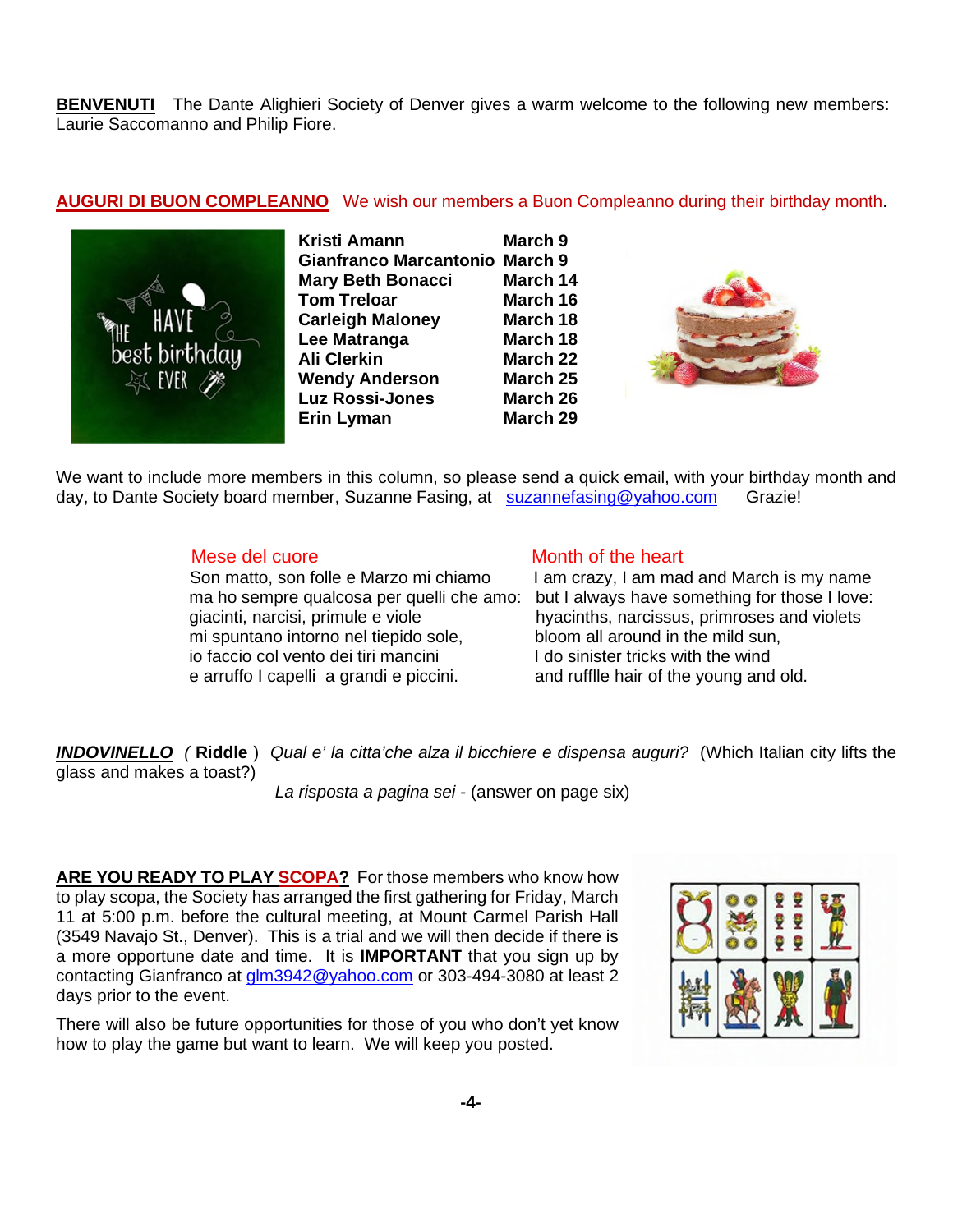# **GETTING TO KNOW YOU:** Joanne Velotta Flynn

**1.What region in Italy were your ancestors from? If you do not have Italian ancestors, what is the ethnic background of your family? Have you ever been there and what was your experience?** 

*My name is Joannie Flynn (née Velotta). I'm a second-generation Italian American. Our family migrated from Southern Italy. I traveled to Italy several times and fell in love with the people and the country. On one of my trips, I visited Campo Basso where I met a distant cousin Antonio.* 



#### **2. When did your ancestors arrive in America, and where did they settle originally? Did they come right to Colorado?**

*I* was raised in Denver, graduated from Mt. Carmel High School class of 1955. My father was a professional *musician, with a music studio in our home, mother worked at Samsonite. We had the traditional Sunday family dinner every week, all were invited. I had 2 sisters and 1 brother. My husband and I have 3 children, 9 grandchildren and 2 greats.* 

#### **3. If you had to describe yourself in one word, what word would that be, and why?**

*I like to think of myself as a happy, helpful person.* 

#### **4. Tell us a little about you, employment, family, interests and so on.**

*In 1962 my husband Ron and I purchased a franchise in Tupperware Home Parties. We built a very successful*  business covering 4 states. Our sales ranked in the Top in the Nation. This awarded us the opportunity to travel *the world as guest of Tupperware. I am an active member of the Tupperware Alumni. I love to read and belong to two book clubs. I'm a big puzzle worker. I love to collect many things. One of my favorites collections is village houses and nativities to display at Christmas time. I teach Microwave cooking classes in my spare time.* 

#### **5. How would you most like to be remembered?**

*I'd like to be remembered for my integrity and my smile and as a person who loves my family, loves to travel, and loves my friends.* 

#### **6. What attracted you about joining the Dante Alighieri Society?**

*I* enjoy being active in the Italian Community here in Denver. I am a member of Our Lady of Mount Carmel *Church where I serve on the Pastoral Council and am a member of the Altar and Rosary Society. I am also an active member of The Sons of Italy Lodge, Potenza Lodge, Secretary for the Italian American Business Assoc., Italian heritage research group, and new member of Dante Alighieri. As a new member I'm enjoying the cultural events and cooking classes.*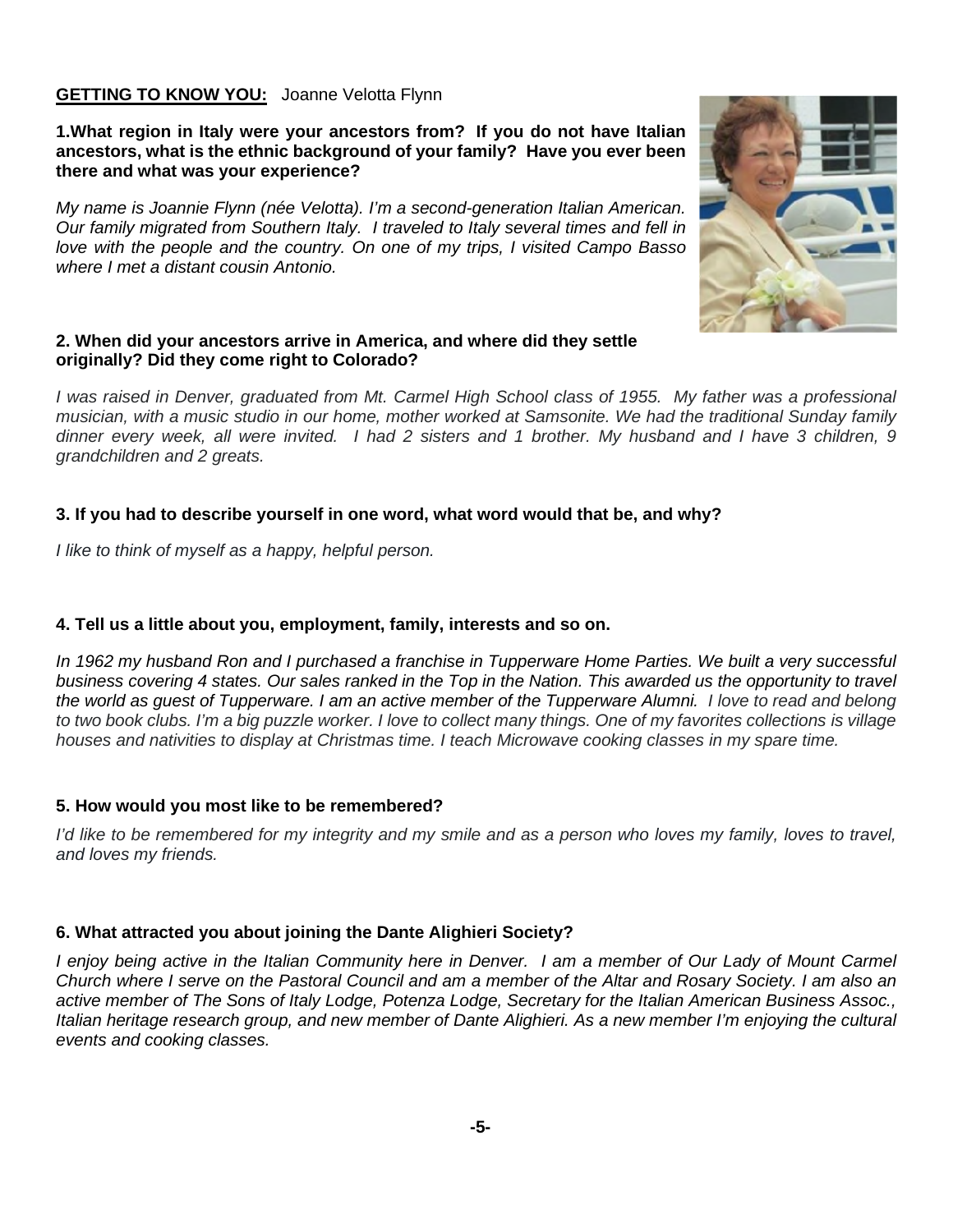# **TIPS ON ITALY By Tonya Clement**.

As members of the Dante Alighieri Society, you understand how much pride the organization shares in furthering the study of the Italian language through scholarship and classes. As a new member and beginner student, I have grown immensely fond of the language. As I grapple with basic pronunciation and spelling, I see the many areas where Americans are just saying Italian words flat out WRONG. It is due in part to having no formal role models or in some cases to mixing the rules of the English language with the rules of the Italian language. Let's face it, we cannot all go back and study Latin so we just have to practice. I was told early on by my instructor that the most common mistake a beginner can make is trying to do literal translations from English to Italian. For example, in the US when asked our age we say, *"I am 58"* but Italians say, "I have 58 years." Italians are not their age, but they have accumulated a certain number of years.

It is inevitable that mistakes will happen when studying a new language. Here I will share a few reminders of some common mistakes to avoid. In the US to make a word plural, we add an "s" to the end of the word where in Italy, to make a word plural the vowel on the end is changed to another vowel. Look around and you will commonly see signs that say *"Paninis \$7.95 each."* Do you see the confusion? It is wrong to go to Italy and order, *Un panini per favore.".* The proper request would be, "*Un panino per favore."* 

The one that really drives me crazy is the way many people pronounce the word espresso. It often is stated as e**X**presso. In the US we associate the word Express with anything fast. Take express shipping as with FedEx. This one is a bit of a mystery, but I think it is due in part because Italians often stand at the counter and order an *espresso*  which typically is served and consumed quickly and we are used to saying EXPRESS for anything happening fast.

I will close with perhaps what is the most common word you will use when speaking Italian – Grazie. Anyone new to the Italian language will often notice there are so many syllables with the Italian language. Italian is indeed a phonetic language and therefore to truly speak it



properly, it is very important that to sound out every syllable. Most often I witness people cutting off the final syllable and simply saying, grah-tzi omitting the "eh" on the end. To really sound Italian you must put your all into this word and say grah-tsee-eh. With a little practice it sounds so lovely.

# **WEBSITES TO VISIT FOR MORE ABOUT ITALIAN CULTURE**

Societa' Centrale Dante Alighieri – http://ladante.it Societa' Dante Alighieri di Roma **-** http://www.dantealighieri-roma.it Dante Alighieri Society of Denver, Colorado – http://www**.**dantealighieriofdenver.com Dante Alighieri Society of Pueblo: http://www.dantealighieriofpueblo.org DAS of Denver in Facebook – http://www.facebook.com/pages/Dante-Alighieri-SocietyofDenver/153670041417079. News from Italy – http://video.sky.it/news/diretta. Italian art - http://www.arte.it/. Italy news in English – http://www.thelocal.it/. Travel and Events – http://www.i-italy.org/. The World of Dante – The study and teaching of the Divine Comedy, http://www.worldofdante.org. Web site for TG5 (Mediaset*) Notizie dall'Italia –* http://www.mediasetitalia.com/nazioni/colorado.shtml. US Citizenship – http://www.uscitizenship.info/italian-american-history-and-culture/. Contemporary art and culture – (Arte e cultura contemporanea), http://www.artwireless.it. First Web TV on Italian language and culture – http://www.alma.tv. Italian American Museum - http://www.ItalianAmericanMuseum.org. Radio Italia – http://www.radioitalia.it/player.php. Stations based in Italy as well as international stations – http://www.italiansinfonia.com/stations.htm. Wikipedia's list of Italian radio stations – http://en.wikipedia.org/wiki/List\_of\_radio\_stations\_in\_Italy.